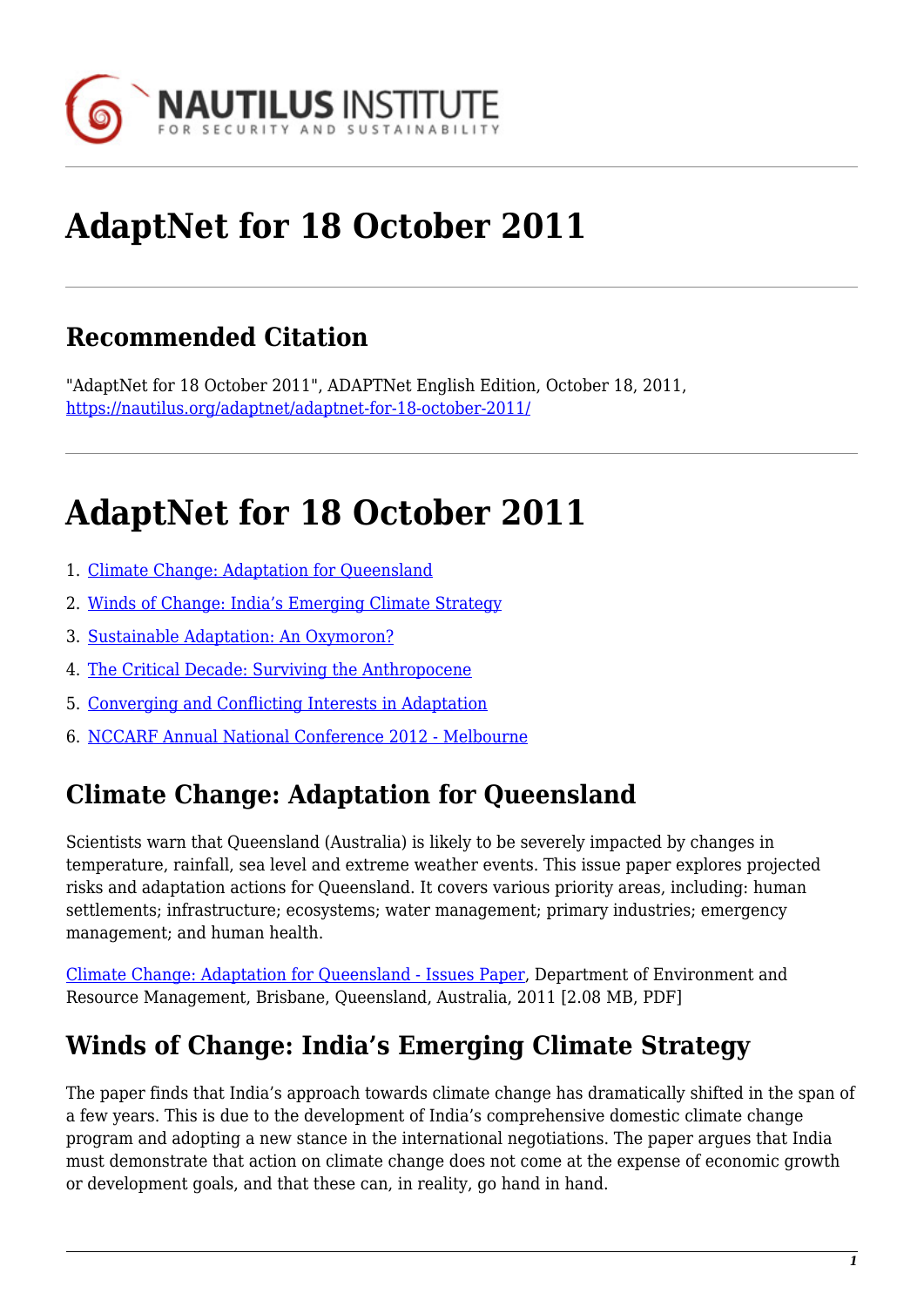[Winds of Change: India's Emerging Climate Strategy](http://www.iai.it/pdf/articles/rastogi.pdf), Namrata Patodia Rastogi, The International Spectator, vol. 46, no. 2, pp. 127–141, June 2011 [111 KB, PDF]

#### <span id="page-1-0"></span>**Sustainable Adaptation: An Oxymoron?**

Sustainable adaptation, as a term and a concept, is now gaining currency in debates about how best to respond to climate change, particularly in poor countries. This article shows how sustainable adaptation shares some similar features with sustainable development. It highlights the types of interventions which might simultaneously address both climate change and poverty and development concerns.

[Sustainable Adaptation: An Oxymoron?](http://www.tandfonline.com/doi/pdf/10.3763/cdev.2010.0062) Katrina Brown, Climate and Development, vol. 3, no. 1, pp. 21-31, June 2011[265 KB, PDF]

#### <span id="page-1-1"></span>**The Critical Decade: Surviving the Anthropocene**

This presentation includes slides showing the potential challenges and climate change projections for Tasmania, Australia. The presenter (Professor Will Steffen from the University of Tasmania) makes argument that the coming decade is a critical time. The choices we make this decade will shape the long-term climate future for our children and grandchildren.

[The Critical Decade: Surviving the Anthropocene,](http://www.climatescience.org.au/downloads/steffen_2011_BLUE_SKIES_LECTURE.pdf) Lecture Presented by Prof. Will Steffen, University of Tasmania, Australia, August 2011 [4.73 MB, PDF]

## <span id="page-1-2"></span>**Converging and Conflicting Interests in Adaptation**

This article discusses how adaptation measures that are intended to increase resilience may simultaneously cause increased vulnerability at other scales. It is based on qualitative research in the provinces of Quang Tri and Thua Thien Hue in central Vietnam. The paper illustrates that adaptation of different groups of people has to be seen in the context of interaction between social and environmental processes.

[Converging and Conflicting Interests in Adaptation to Environmental Change in Central Vietnam](http://www.tandfonline.com/doi/pdf/10.3763/cdev.2010.0065), Malin Beckman, Climate and Development, vol. 3, no. 1, pp. 32-41, June 2011 [283 KB, PDF]

## <span id="page-1-3"></span>**NCCARF Annual National Conference 2012 - Melbourne**

This NCCARF (Australia's National Climate Change Adaptation Research Facility) annual conference will take place in Melbourne from 26-28 June, 2012. It aims to highlight Australia's contribution to understanding climate impacts and developing adaptation pathways by including themed sessions chosen from submissions. Abstracts (up to 300 words) may be submitted by 31 January 2012.

[2012 Climate Adaptation Conference \(Climate Adaptation in Action 2012: Sharing Knowledge to](http://www.nccarf.edu.au/conference2012/) [Adapt\)](http://www.nccarf.edu.au/conference2012/), National Climate Change Adaptation Research Facility (NCCARF), Melbourne, Australia, 26- 28 June, 2012

#### **Nautilus Institute and affiliated information services**

• Climate change adaptation (AdaptNet - this newsletter): [Archives.](https://nautilus.org/mailing-lists/)